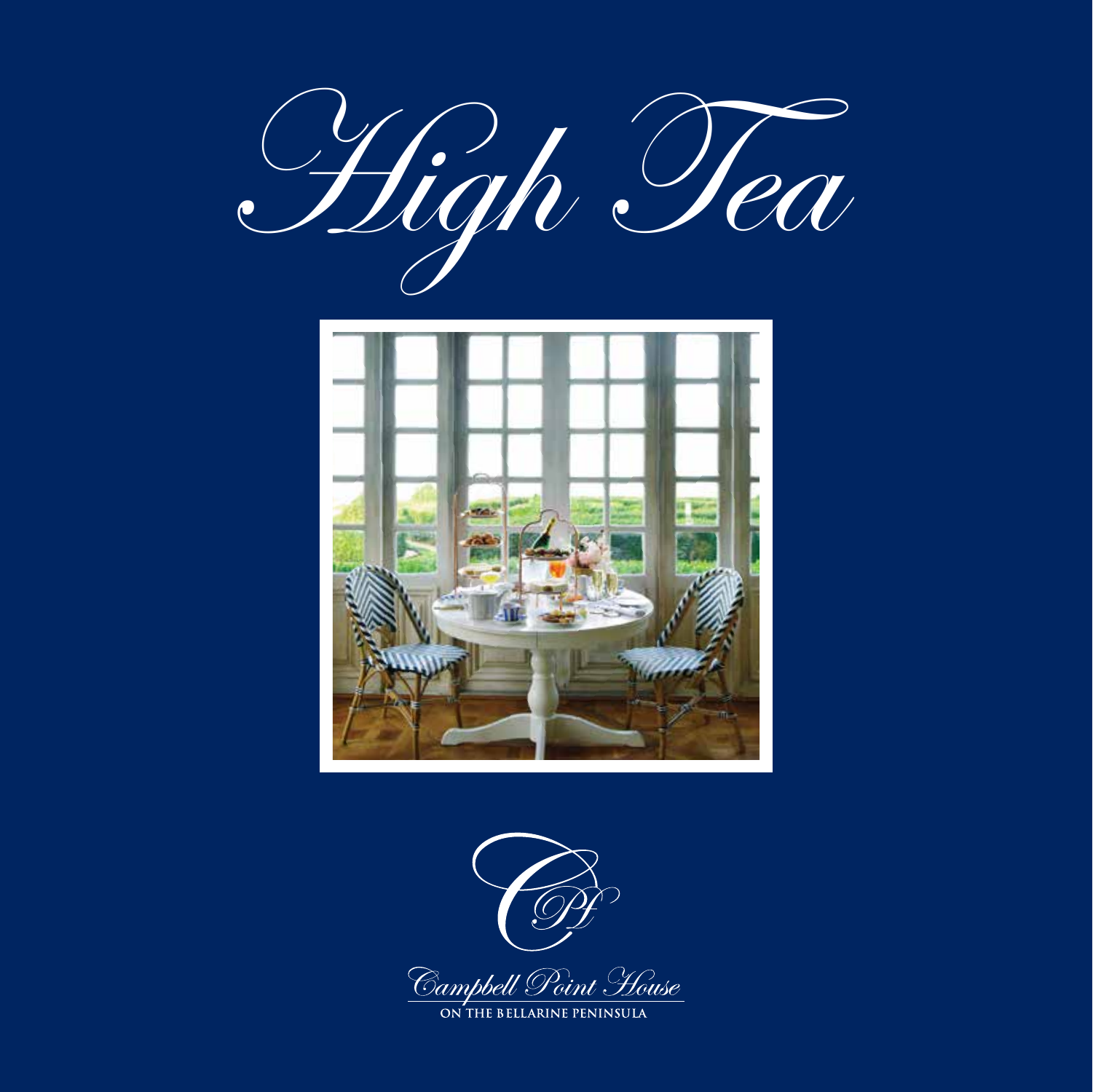High Tea

There is nothing quite like afternoon tea in the opulent surrounds of Campbell Point House. Enjoy an array of finger sandwiches, scones, pastries and a selection of cheeses whilst soaking in the breathtaking vista's across the Bellarine Peninsula.

High Tea is the perfect way to celebrate your baby or bridal shower, with us being able to cater for groups for celebrations over High Tea.

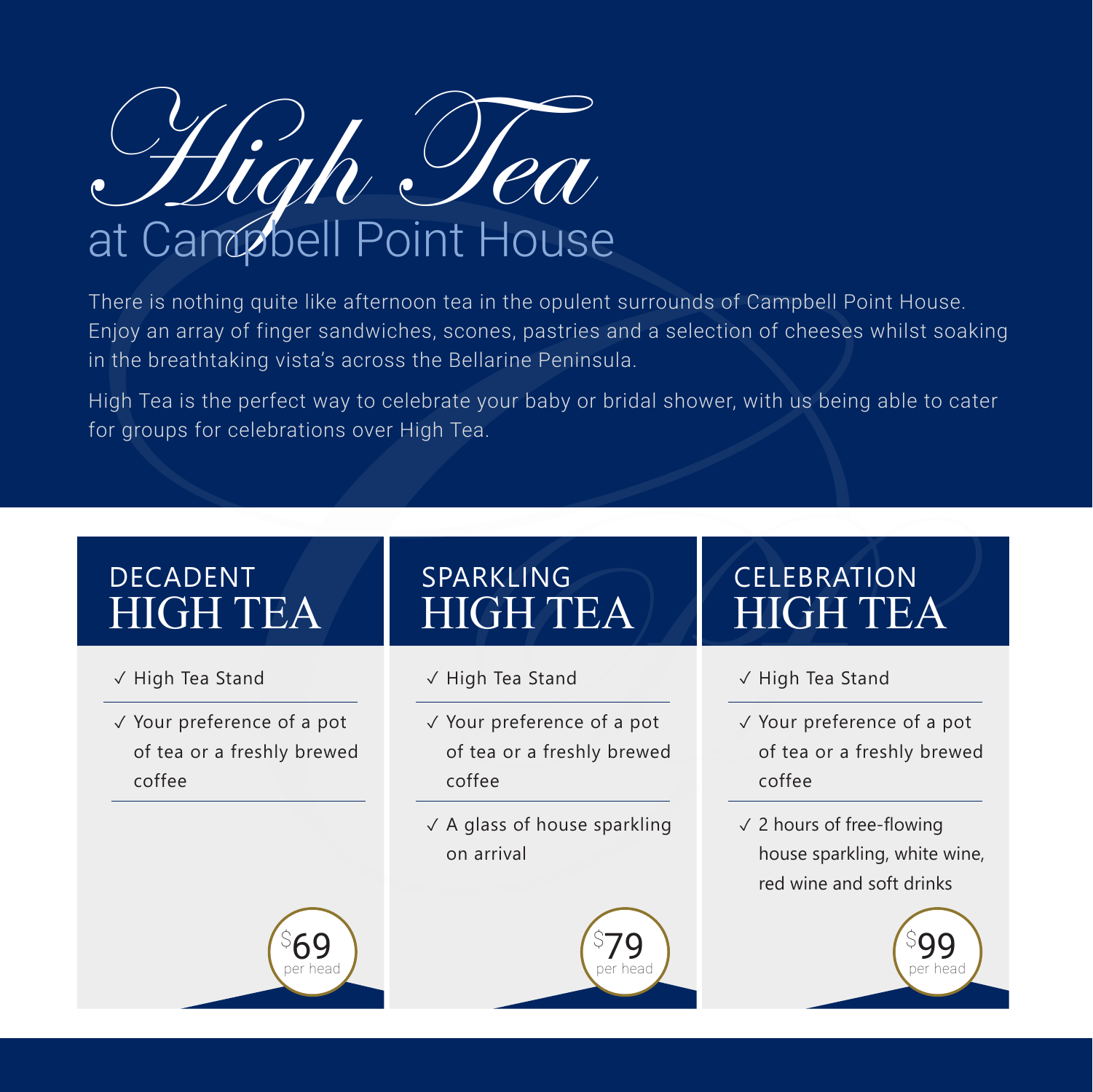## **AVAILABILITY**

High Tea is available Fridays – Mondays and other days by arrangement. Reservations begin at 2:00pm and are for a maximum of 2 hours, with service ceasing at 4.00pm and guests needing to depart by 4.15pm.

## **LOCATION**

Dining takes place either in the dining room, conservatory / bar area or in our courtyard or veranda areas depending on group sizes, weather and any COVID requirements. Due to the changing configuration of reservation numbers, and COVID restrictions we are unable to confirm or guarantee your placement within the restaurant.

## GROUP BOOKINGS

Groups of 10 or over would need to book a private space in the conservatory a fee of \$250 applies.

## **DIETARY REQUIREMENTS**

We are very happy to accommodate a variety of dietary requirements (Gluten Free, Vegetarian and Vegan) with advance notice. Please ensure you include ALL dietaries on booking or advise in writing at least 3 days in advance of your booking. In the event your dietary requirements are quite restrictive, please contact us to discuss, as our intimate size can limit our flexibility in certain circumstances.